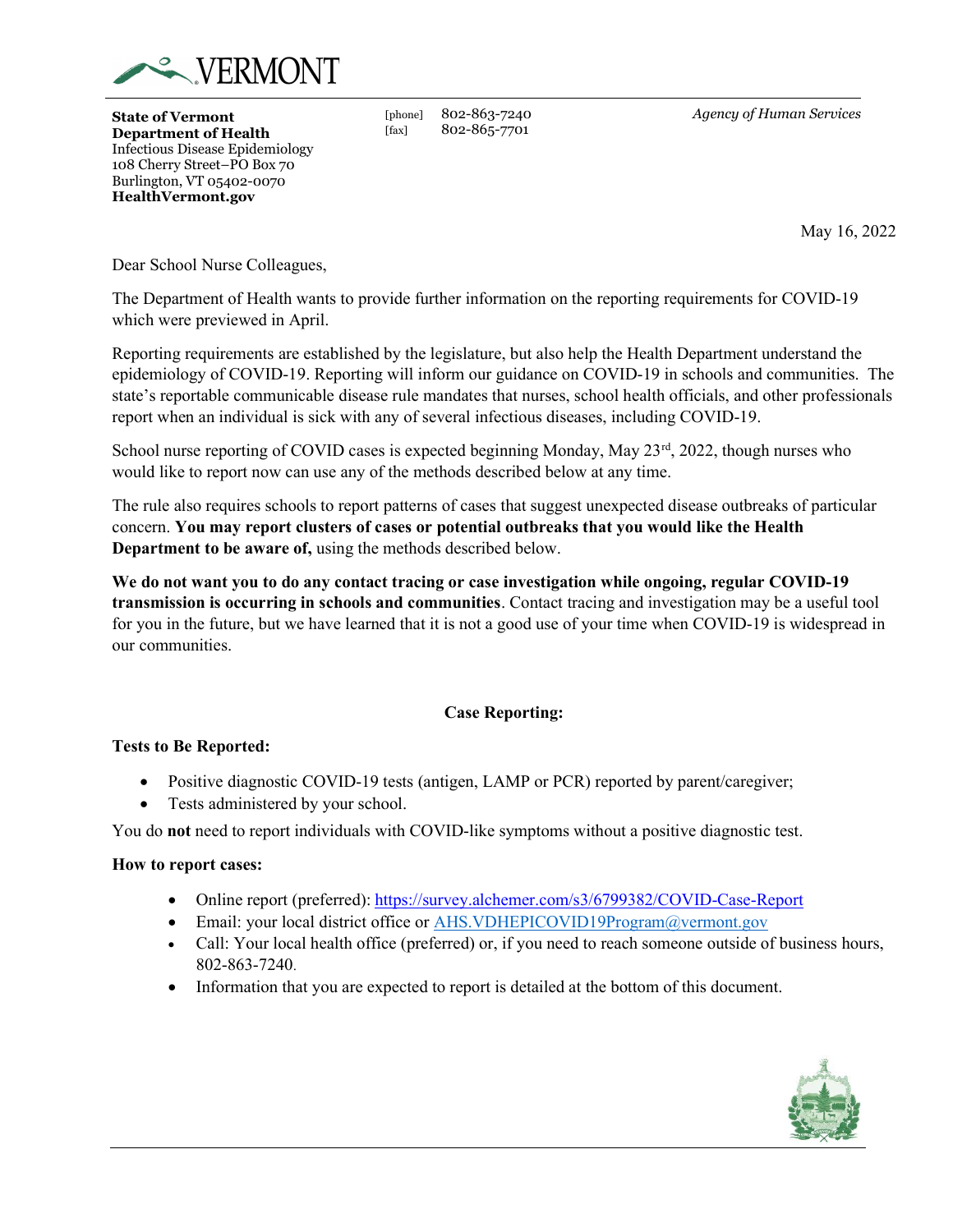

# Reporting Clusters or Suspected Outbreaks:

Most multi-case situations of COVID-19 occurring now do not need to be reported to the Health Department. Do not perform contact tracing or case investigation during the remainder of this school year. If you do not know whether a cluster of cases are connected or not, you do not currently need to report it as a suspected outbreak.

Clusters or suspected outbreaks that you may report:

- At least three cases that you specifically know, without the need of any investigation, to be in-school close contacts, such as members of the same class or school-activity group.
	- o You should not investigate or do contact tracing with any case reports brought to you. The Health Department will initiate an investigation if it is deemed necessary.

Examples of clusters/suspected outbreaks that do not need to be reported:

- A group of three or more cases who you suspect to be close contacts in another, non-school setting (e.g., members of the same household or students who attended the same out-of-school gathering).
- A group of three or more cases which you do not already specifically know to be connected (for example., you are not aware of any shared classrooms or other in-school activities).

You may always reach out to us if you are concerned about a group of cases in your school.

#### How to report clusters/suspected outbreaks:

- Online report (preferred): https://apps.health.vermont.gov/SMARTPublic/
- Email: your local district office or AHS.VDHEPICOVID19Program@vermont.gov
- Call: Your local health office (preferred) or, if you need to reach someone outside of business hours, 802-863-7240.